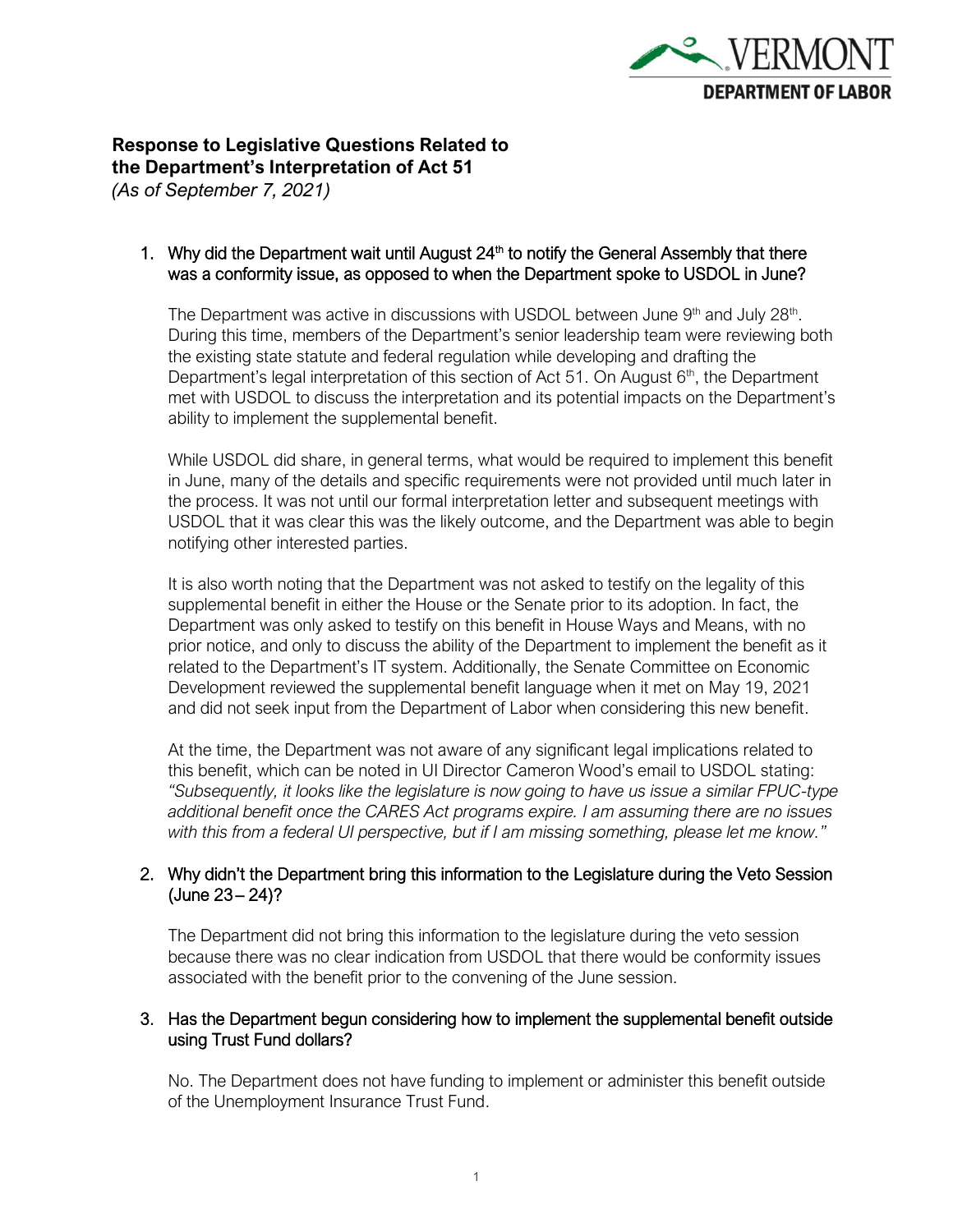

## 4. Does the Department have funds available that can be used to pay the \$25 supplemental benefit between October 6 and the start of the 2022 legislative session?

No. Nor does the Department have spending authority for an expenditure of this magnitude. This benefit is expected to cost between \$125,000 and \$200,000 per week based on the estimated claims level.

### 5. Does the Department have, or is it working on, a proposal for a legislative fix that will allow it to provide the \$25 supplemental benefit to UI claimants?

No. The Department does not have a proposal; however, there are only two options: 1) fund the benefit using non-trust fund dollars and non-federal administrative dollars, which would eliminate the restriction on the implementation, or 2) replace the UI information technology system in its entirety in order to administer the benefit in a way that complies with federal law.

Additionally, the Department will provide any recommended statutory language required by USDOL to repeal or replace the existing law that is non-conforming.

#### 6. If the Department does have or will have a proposal, is it able to share information or details regarding the proposal with Sen. Sirotkin and his committee?

The Department does not intend to submit any policy recommendations specific to a \$25 supplemental benefit.

The Department is willing to work with Legislative leadership to ensure that any future statutory changes comply with federal law and/or are able to be administered given the limitations of the current UI mainframe system.